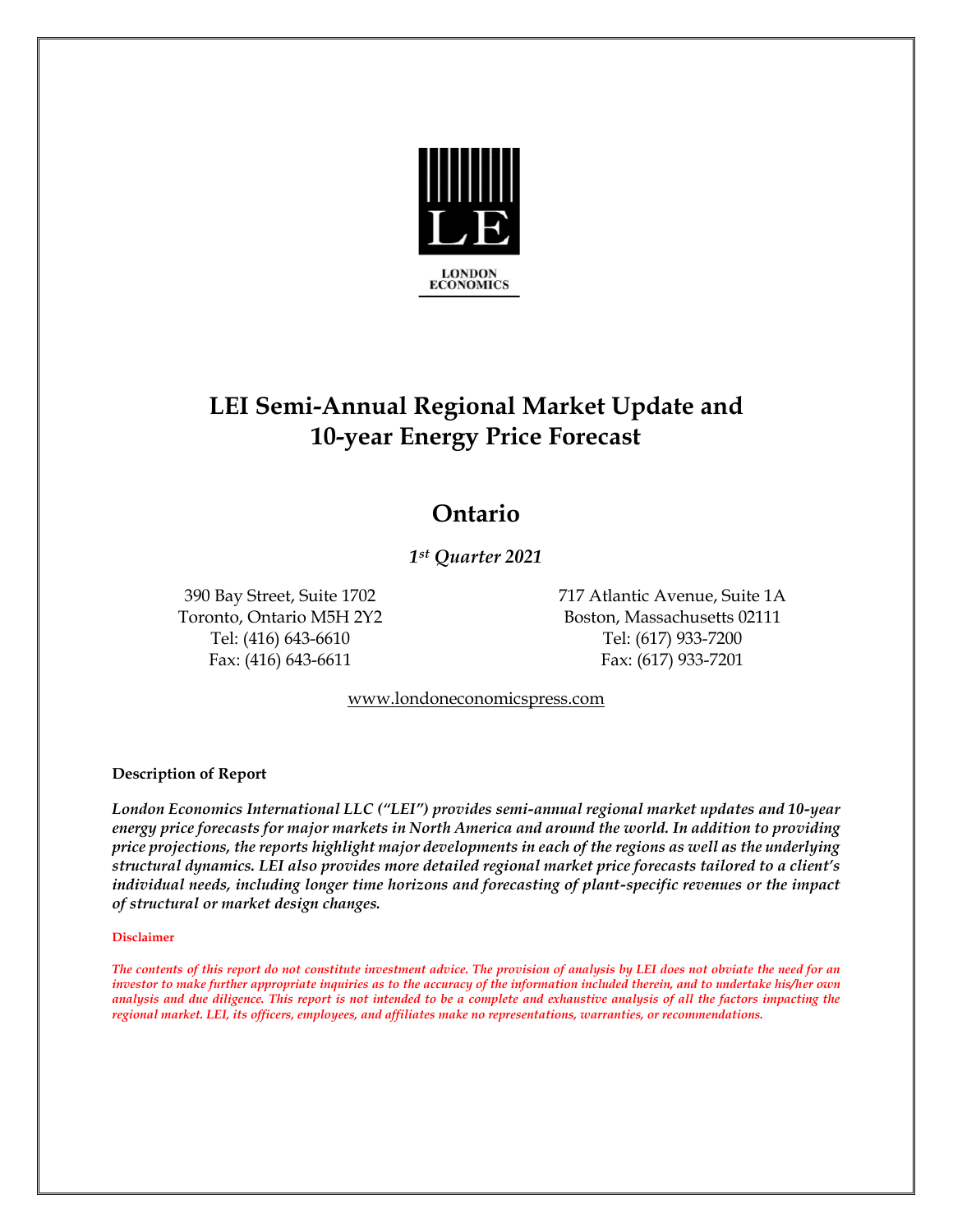### **Table of contents**

| 1              |     |       |  |
|----------------|-----|-------|--|
| $\overline{2}$ |     |       |  |
|                | 2.1 |       |  |
|                | 2.2 |       |  |
|                |     | 2.2.1 |  |
|                |     | 2.2.2 |  |
|                |     | 2.2.3 |  |
|                |     | 2.2.4 |  |
|                |     | 2.2.5 |  |
|                |     | 2.2.6 |  |
| 3              |     |       |  |
|                | 3.1 |       |  |
|                | 3.2 |       |  |
|                | 3.3 |       |  |
|                | 3.4 |       |  |
|                | 3.5 |       |  |
|                | 3.6 |       |  |
|                | 3.7 |       |  |
|                |     | 3.7.1 |  |
|                |     | 3.7.2 |  |
|                | 3.8 |       |  |
|                | 3.9 |       |  |
| 4              |     |       |  |
|                | 4.1 |       |  |
|                | 4.2 |       |  |
| 5              |     |       |  |
|                | 5.1 |       |  |
|                | 5.2 |       |  |
|                | 5.3 |       |  |
| 6              |     |       |  |
| 7              |     |       |  |

# Table of figures

| FIGURE 2. INSTALLED CAPACITY AND GENERATION BY FUEL TYPE FOR TRANSMISSION-CONNECTED RESOURCES  5 |
|--------------------------------------------------------------------------------------------------|
|                                                                                                  |
|                                                                                                  |
|                                                                                                  |
|                                                                                                  |
|                                                                                                  |
|                                                                                                  |
|                                                                                                  |
|                                                                                                  |
| FIGURE 11. AVERAGE MONTHLY HYDRO OUTPUT FOR TRANSMISSION-CONNECTED FACILITIES (2010-2019)16      |
|                                                                                                  |
|                                                                                                  |